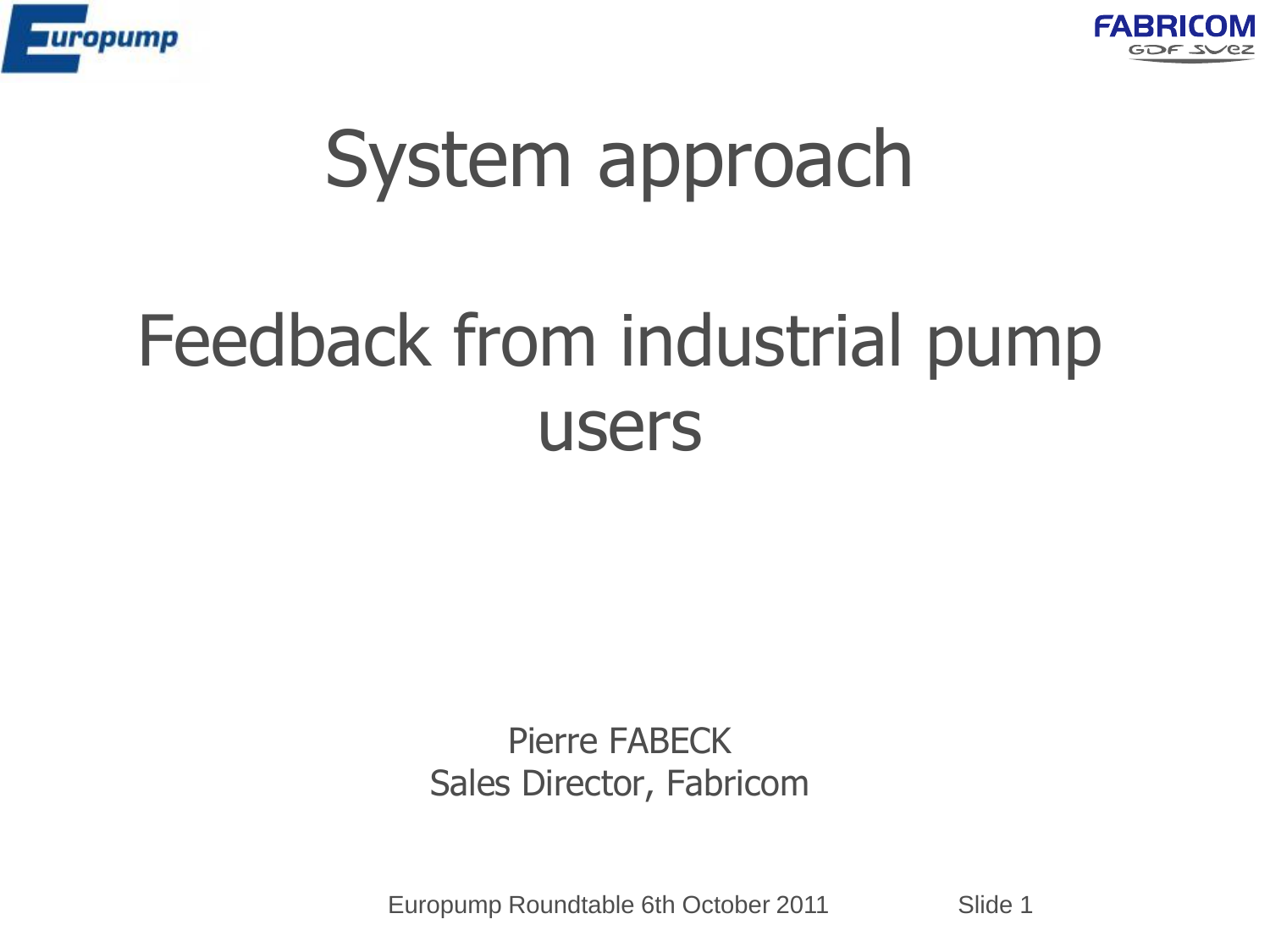





76,000 employees in 30 countries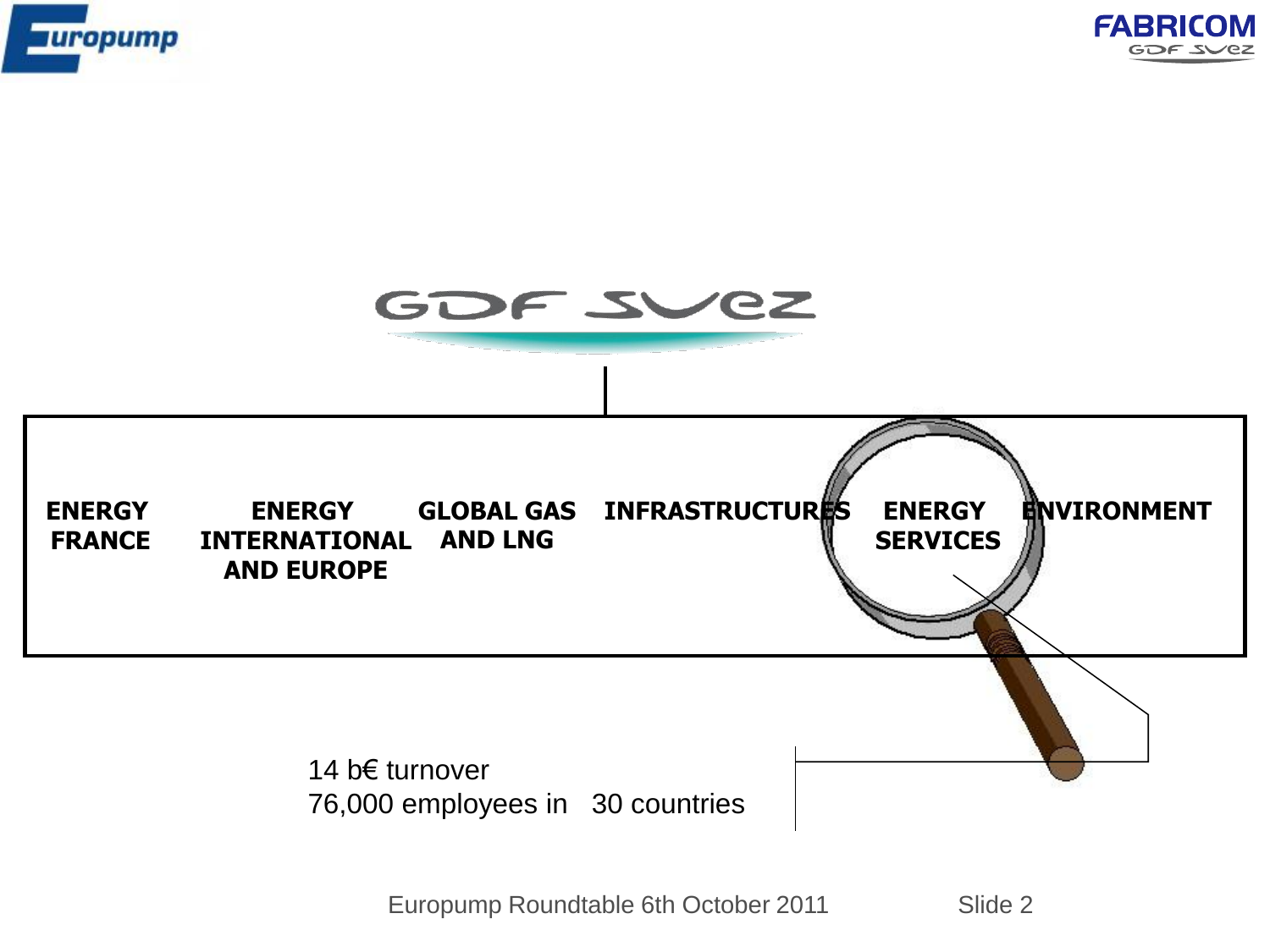#### Fabricom in a few words **uropump**



#### **Our activities**

• Design, procurement, construction , start-up , and maintenance of technical installations in the energy, industry, infrastructure and tertiary sectors

#### **Our culture**

- Entrepreneurs
- Project management
- HSE and Energy efficiency

Europump Roundtable 6th October 2011 Slide 3

#### **5 000 employees € 770 millions turnover**

**www.fabricom-gdfsuez.com**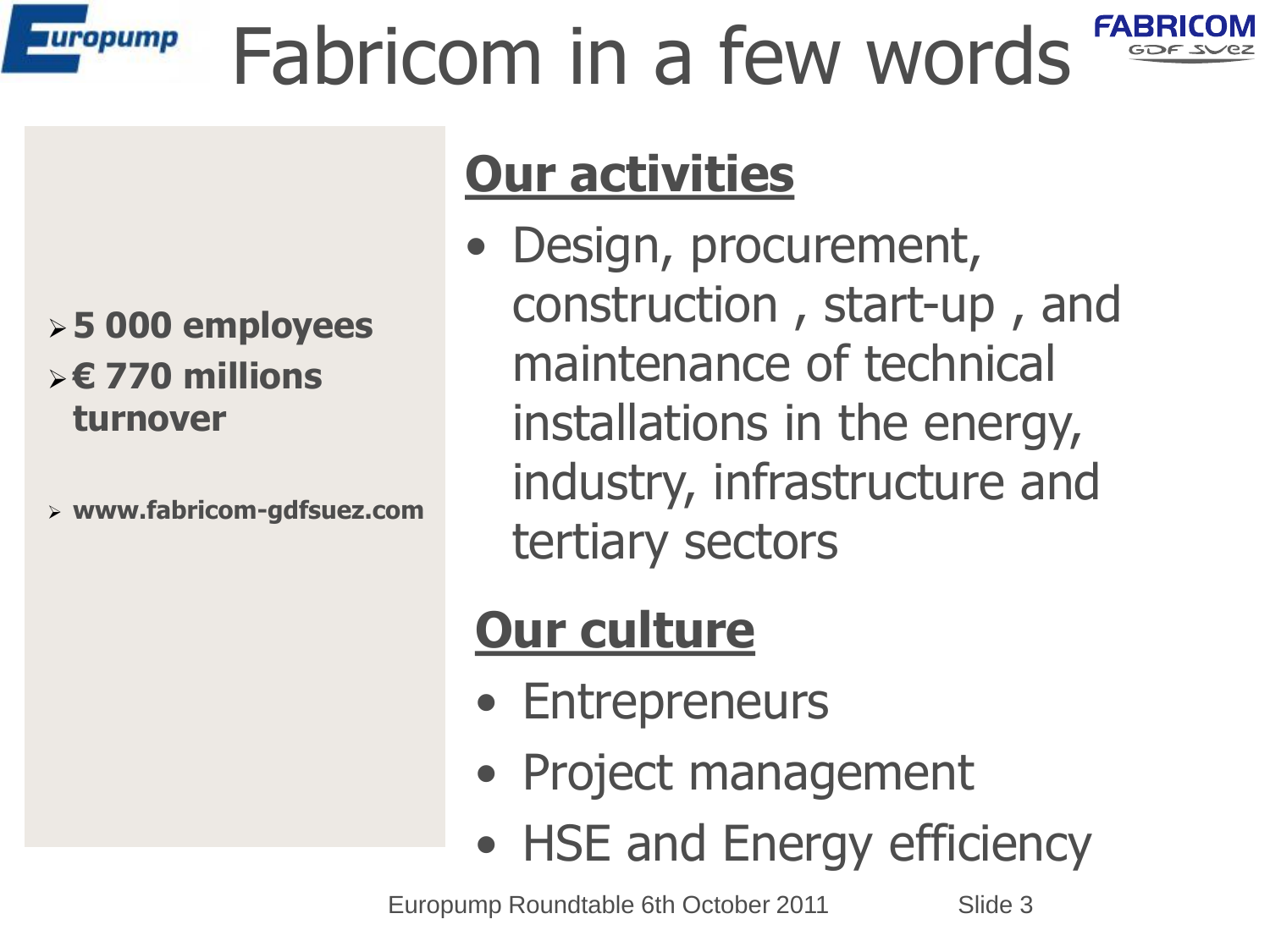



## BU BeNeLux, Belgian part,

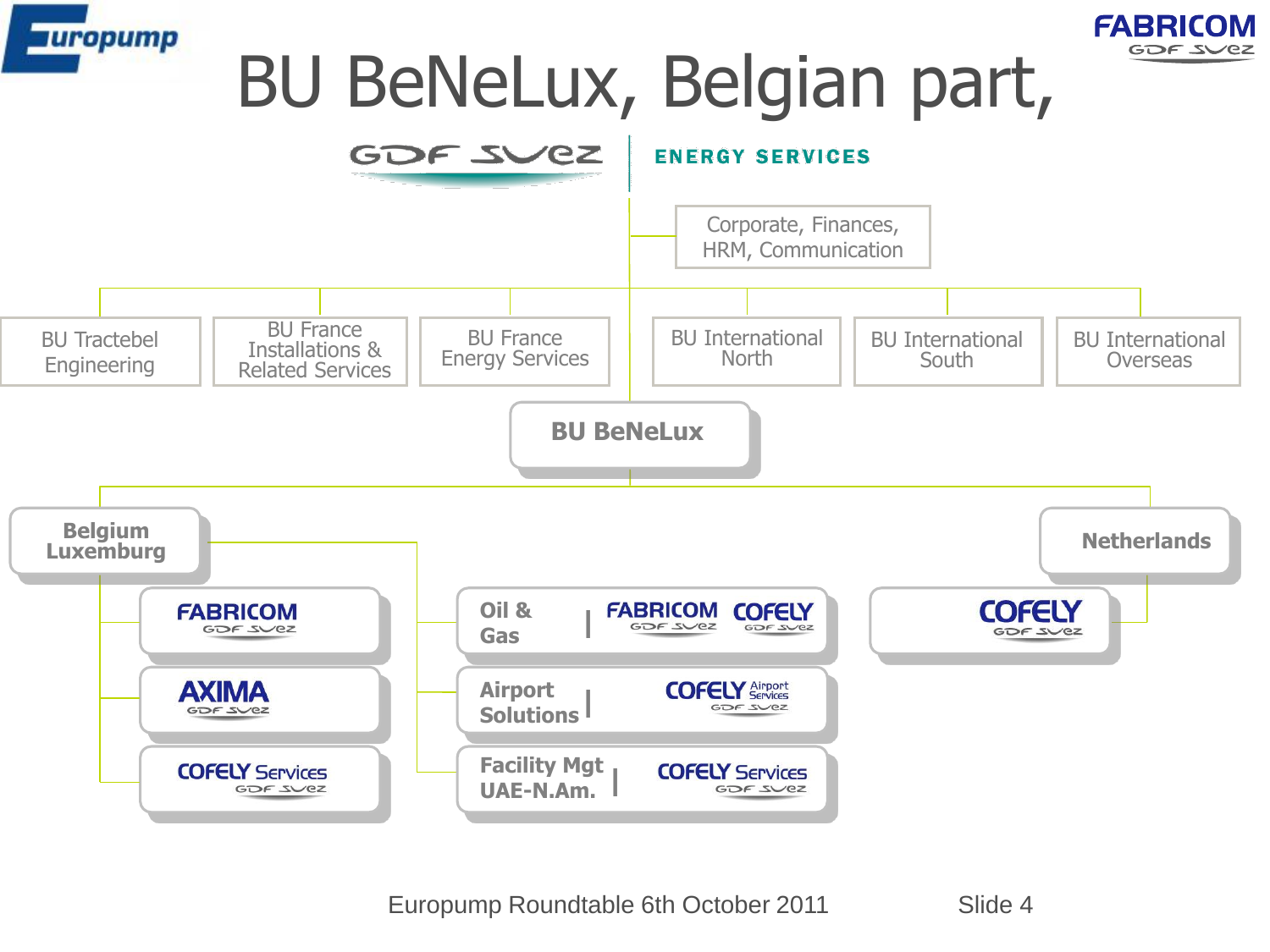



## Energy Efficiency and Renewable **Energies**

- EE and RE at the core of our business
- More than 15% of the total turnover

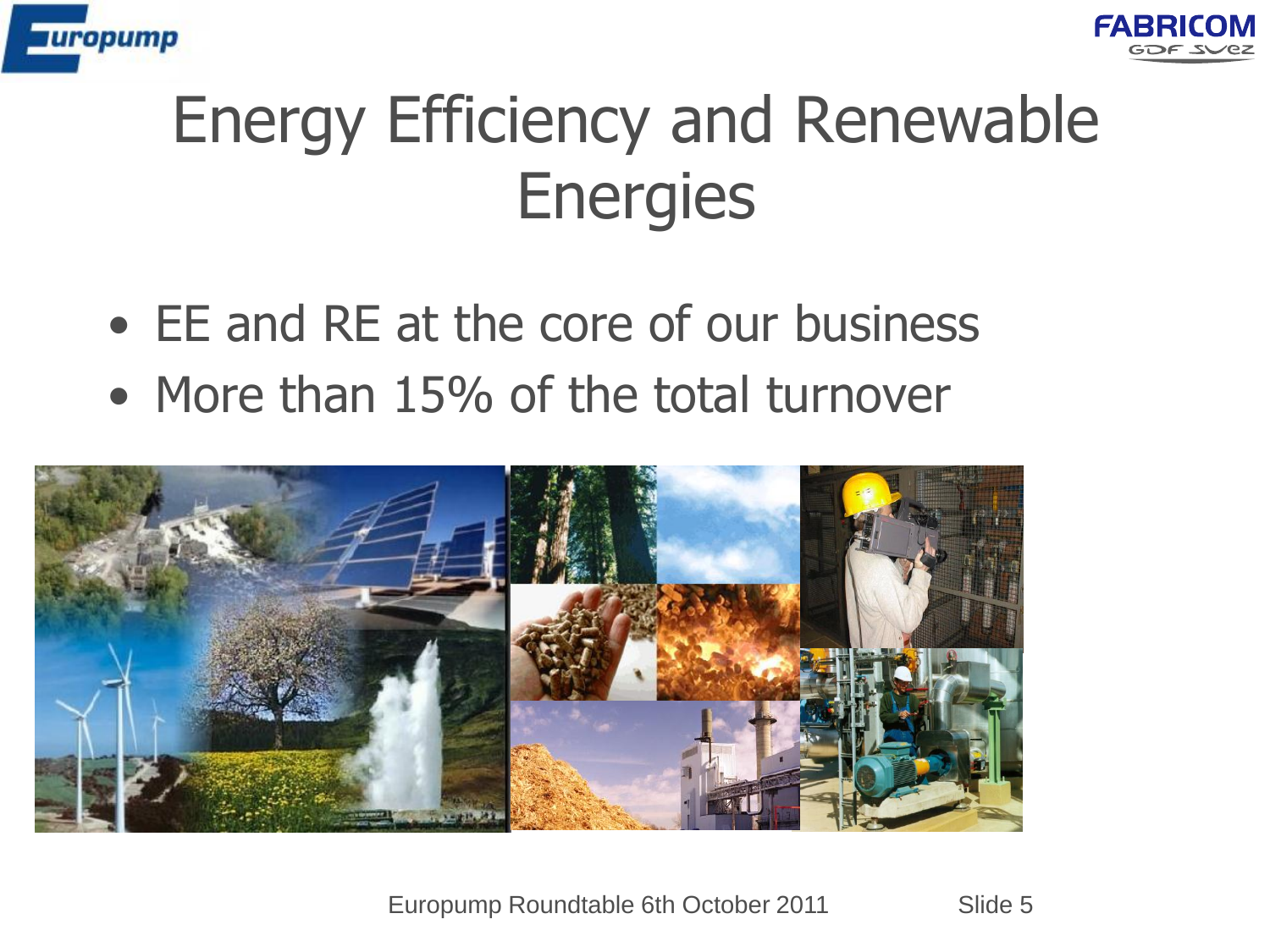

Electrically-driven rotating FABRICOM machines: main source of energy savings in the (Belgian) industry



49% of the national electricity consumption is consumed by the industry

70% of the primary energy consumed in the industry is electricity

70% of the electricity consumed in the industry is for electrical motors

*Sources:* 

- *The Motor Challenge Programme, Intelligent Energy Europe*
- *Federal Ministery of Energy*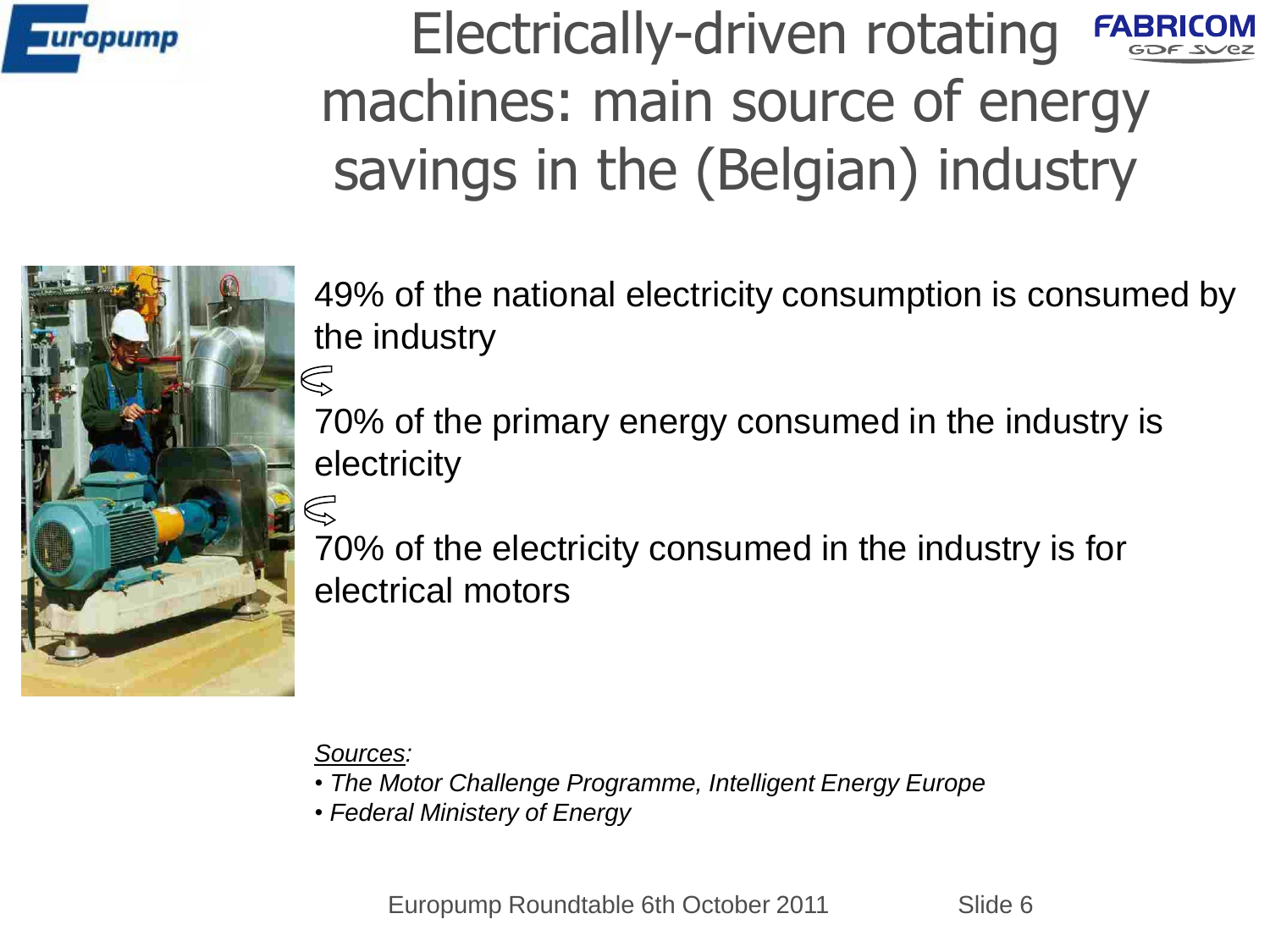



# A system approach for pumps ?

- Considering TCO (Total Cost of Ownership) throughout the whole lifetime
- Energy and O&M costs >>>initial investment
- Matching pump set characteristics with all possible system demands
- Focusing on system output instead of pump output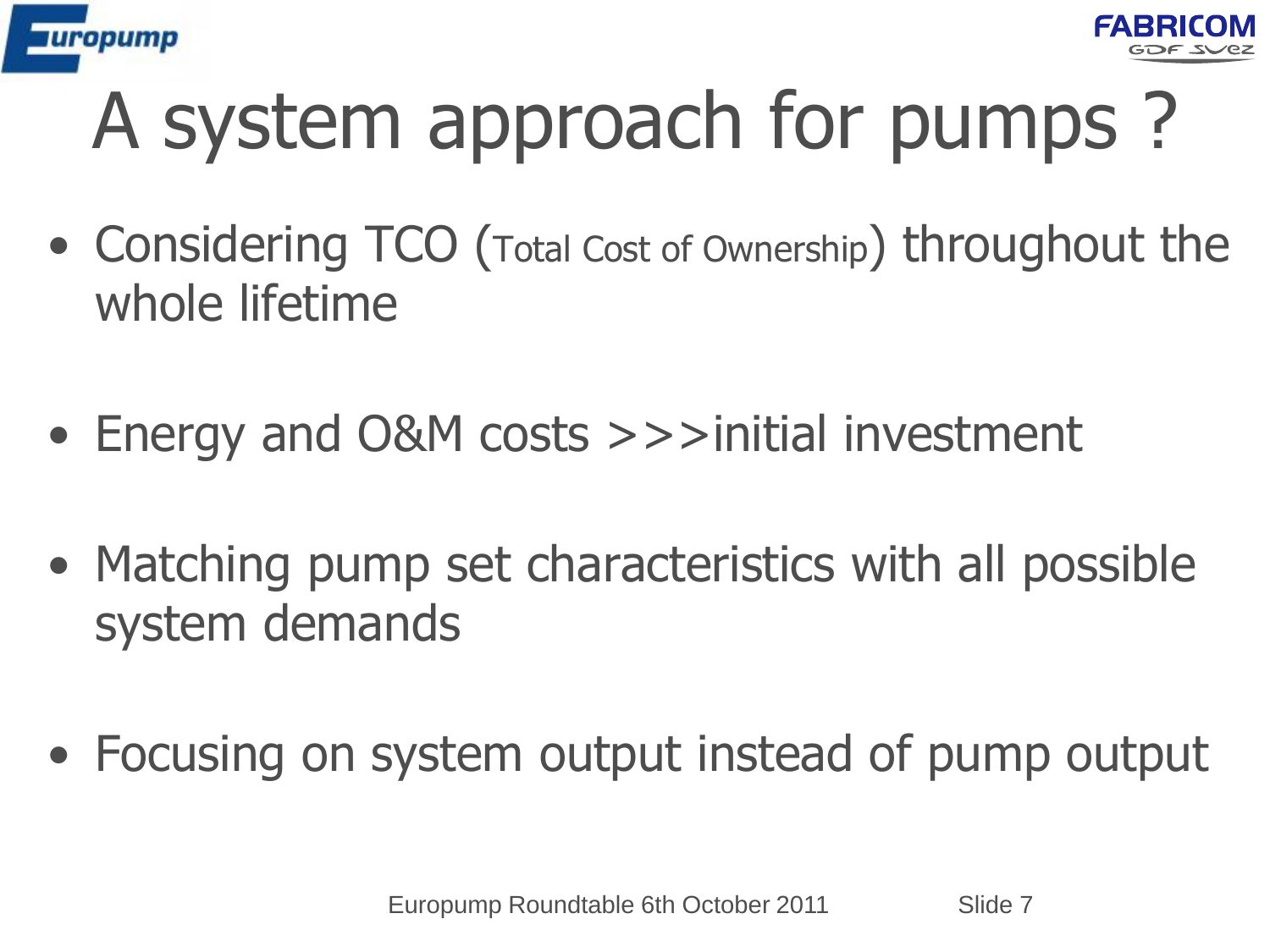



### Double Advantage of a system approach

### 1. Elimination of throttling/choking losses in the system

## 2. Allows to select a pump running at its Best Efficiency Point (BEP)

Secondary advantages: shockless start/stops, i.e. longer lifetime

Potential energy saving: at least 20%

Europump Roundtable 6th October 2011 Slide 8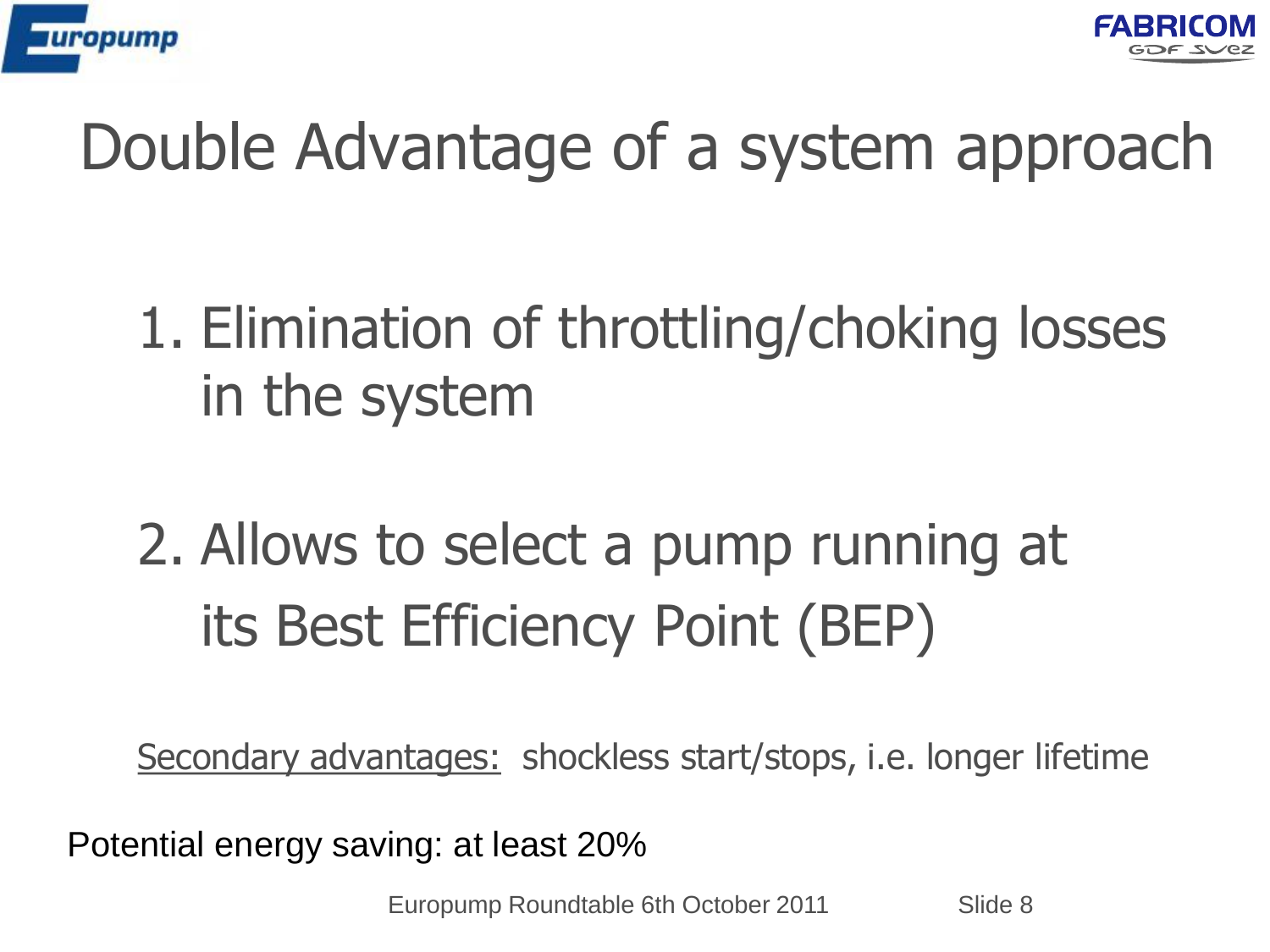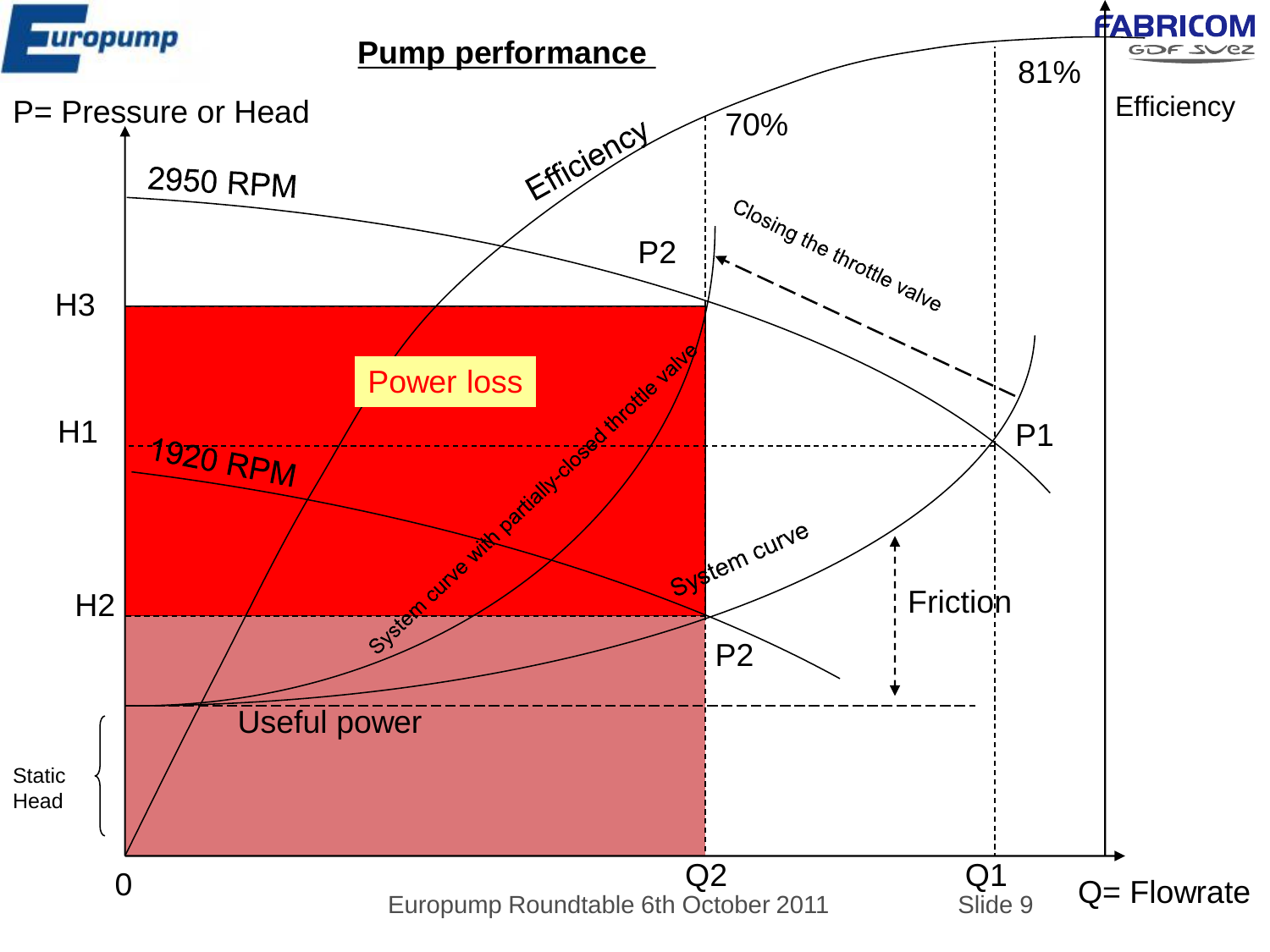

#### FABRICOM Potential energy savings in electrically- driven machines: at least 20%

| Mesure d'économie d'énergie               | <b>Economies</b><br>moyennes |
|-------------------------------------------|------------------------------|
| Installation ou rénovation du système     |                              |
| Moteurs à haut rendement (EEM)            | $2 - 8\%$                    |
| Dimensionnement correct                   | $1 - 3\%$                    |
| Rembobinage de qualité des moteurs (EEMR) | $0,5-2%$                     |
| Moteur à vitesse variable (VSD)           | 10-50%                       |
| Transmission à haute efficacité           | $2 - 10%$                    |
| Contrôle de la qualité de puissance       | $0,5-3%$                     |
| Fonctionnement et maintenance du système  |                              |
| Lubrification, ajustement, calage         | $1 - 5\%$                    |

Europump Roundtable 6th October 2011 Slide 10 *Sources: The Motor Challenge Programme, Intelligent Energy Europe*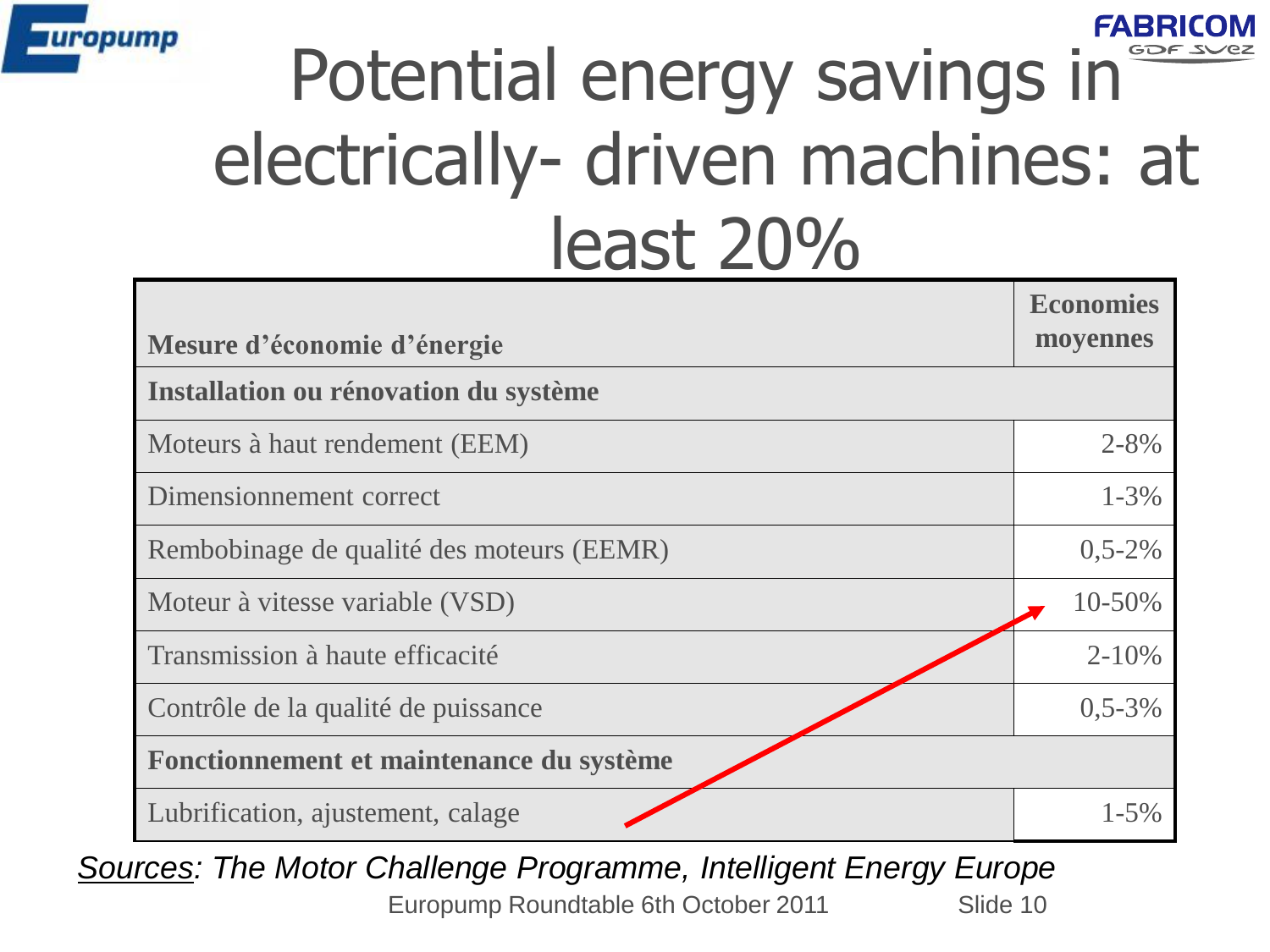



#### Pumps, compressors & fans represent  $\sim$  60 % of the total motor consumption in the industry



H. Held, D. Kollmar: Energy-Efficient Solutions for Hydraulic Applications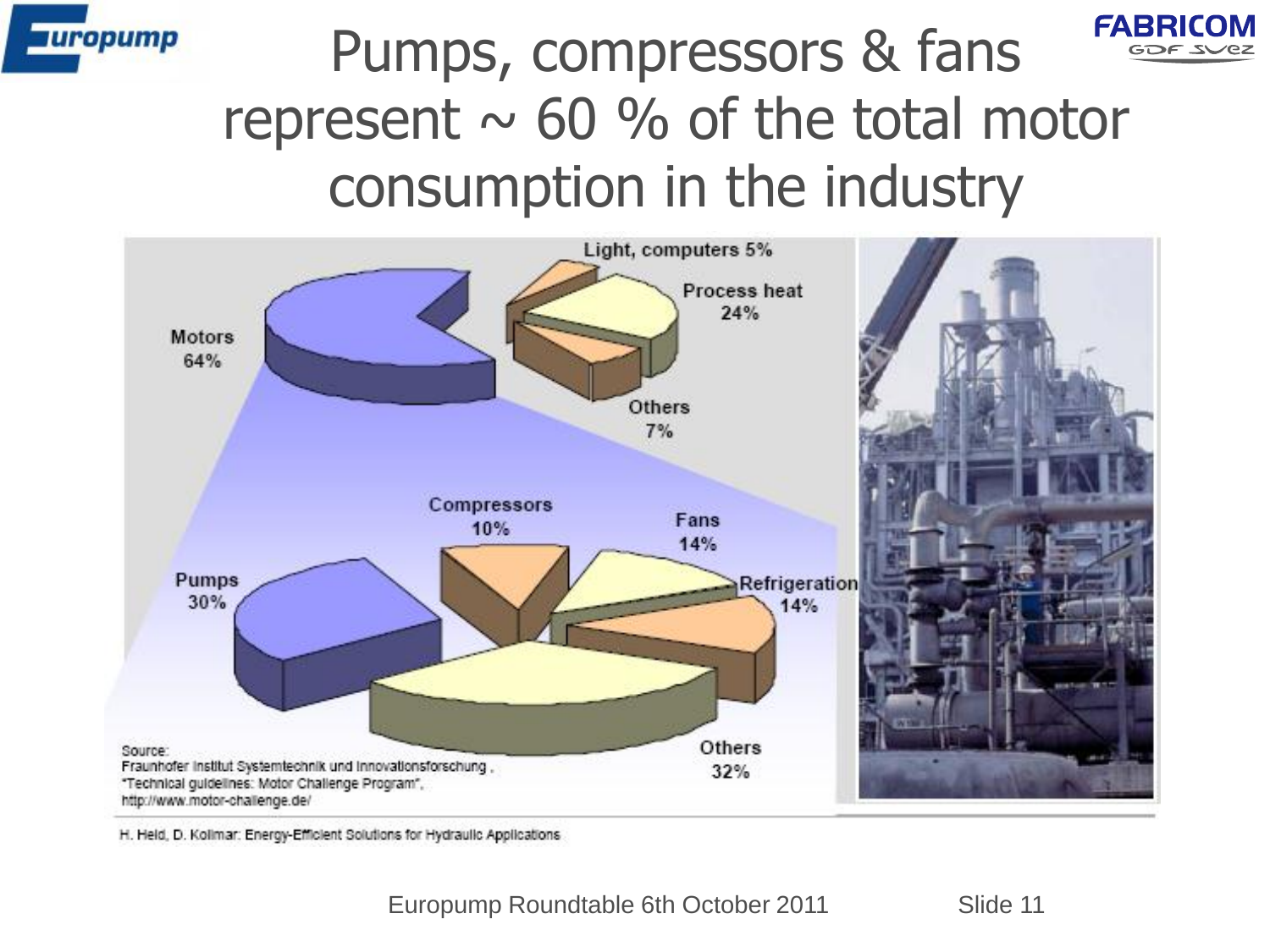



# System approach What can it bring in Belgium?

- Annual consumption of electricity in 2007 = 82.7 TWh (1)
- Part of electrical consumption of the industry : 40.1 TWh (Source: Ministry of Energy)
- Part of electric motors in the industry: 70% i.e. 28.0 TWh
- Part of pumps, fans, compressors in the industry: 60%, i.e. 16.8 TWh
- Potential savings $*$ : 20% x 16.8 TWh= 3.3 TWh, i.e. 4.0% of the total national electricity consumption



*Comparison: A German study indicates potential savings of 4000 MW in Germany Source: www.efficiency-from-germany.info*

(1) 1 Terawatt.hour = 1000 GW.hr) Roundtable 6th October 2011 Slide 12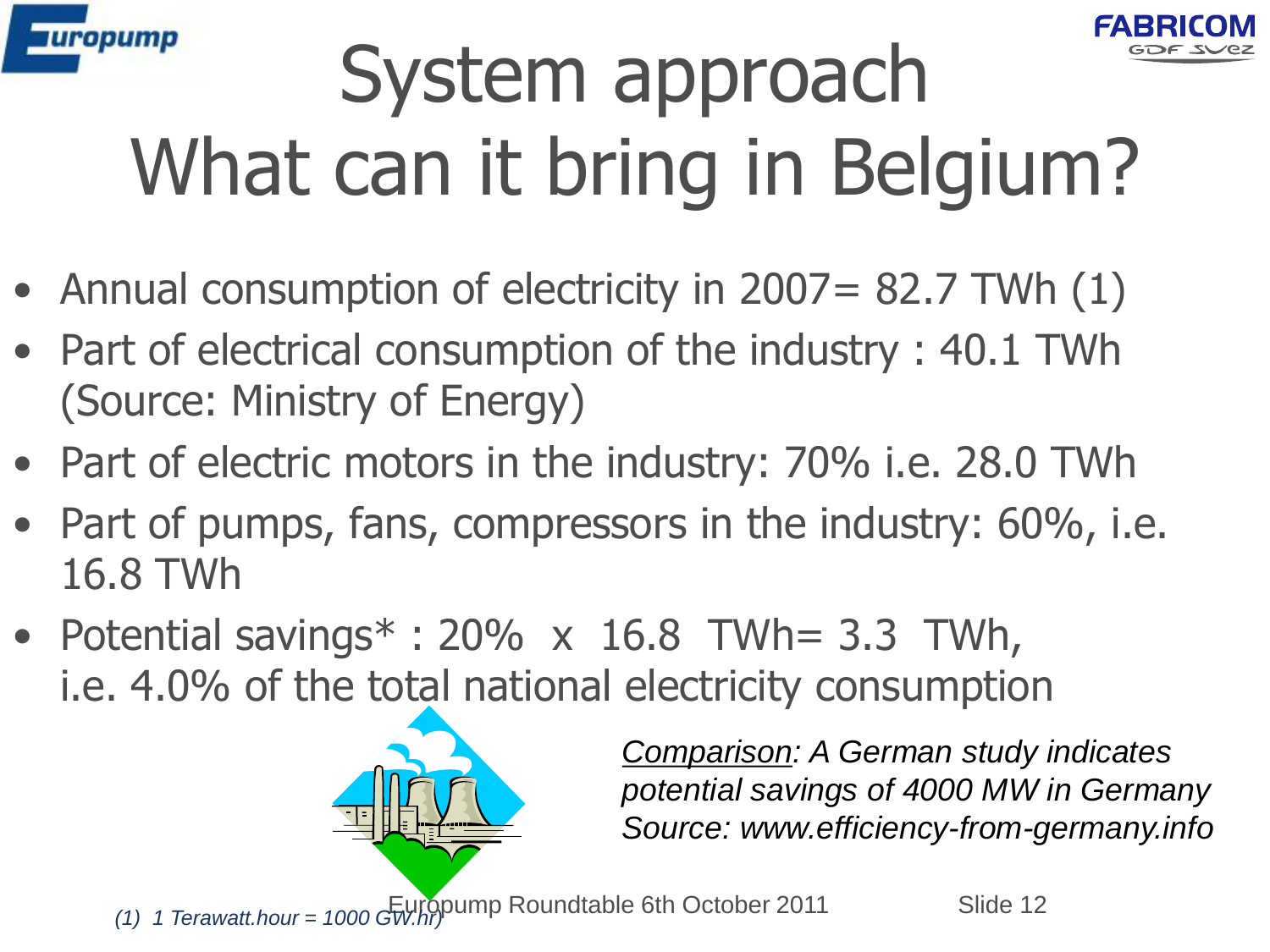



# **Conclusions**

- Energy efficiency = essential part of the solution of the world's energy & environment challenges
- Pumps and rotating machinery represent the largest portion of the industrial electricity consumption
- Reasonable target  $= -20\%$  in industry consumption vs "Business as Usual"
- System approach for optimising pump operation is a must
- ... but most public incentives (federal, regional) focus on Cogeneration and Renewable Energies (solar, wind, biomass) and do not encourage energy efficiency